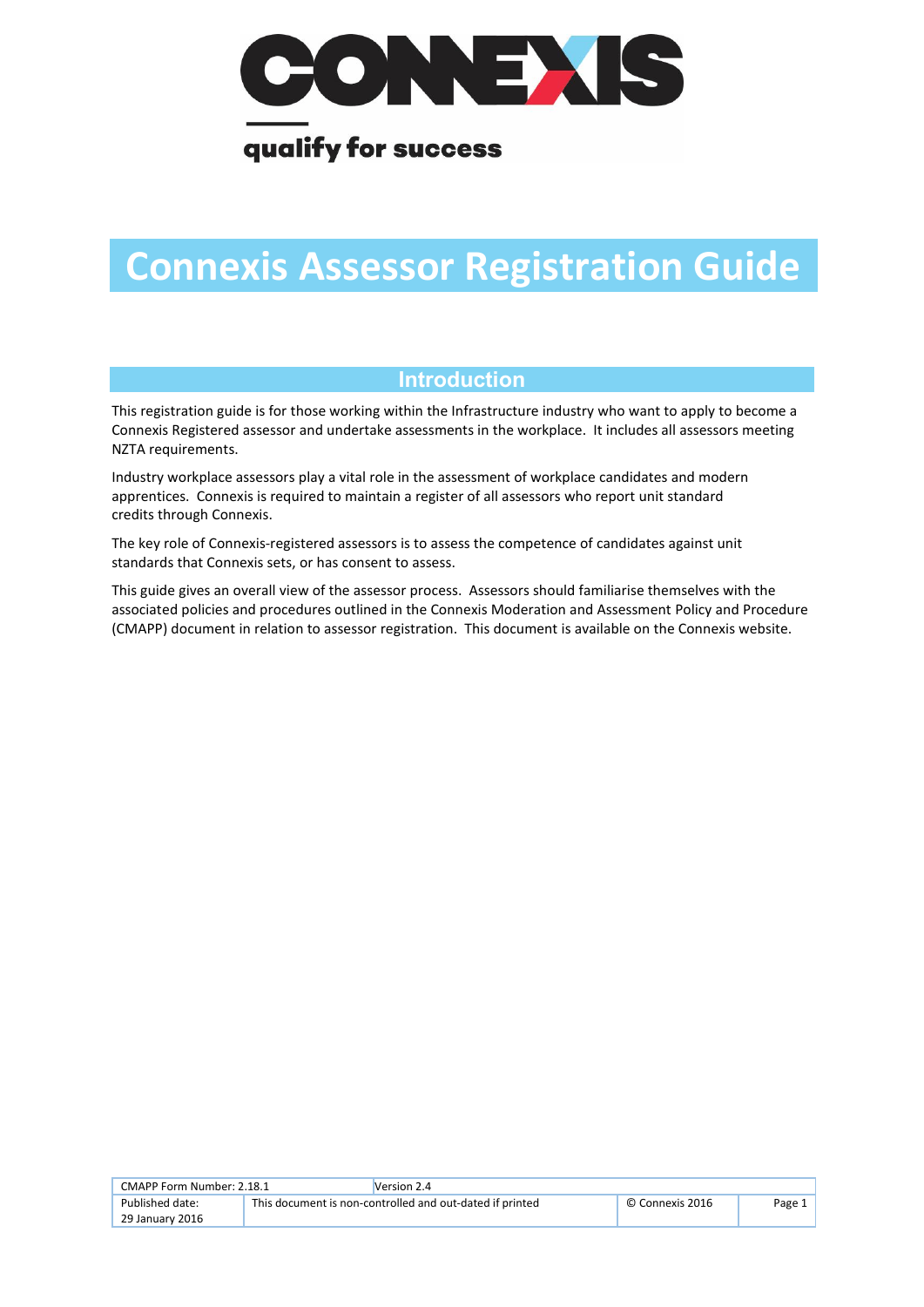#### **Flowchart: How to become a Connexis Registered Assessor**

**Prerequisite**: Unit standard 4098 'Use standards to assess candidate performance'

An applicant must be trained and assessed for unit standard 4098, or have demonstrated equivalent knowledge and skills, **before** application can be made Connexis registered assessor. The application process is covered fully in Connexis Moderation and Assessment Policy and Procedure (CMAPP) document available on Connexis website.

| 1. Application to become a<br>registered assessor |                                                                                               | Complete, and return to the Quality Assurance team, the Assessor<br>application form available through the Connexis website.                                                                                             |  |
|---------------------------------------------------|-----------------------------------------------------------------------------------------------|--------------------------------------------------------------------------------------------------------------------------------------------------------------------------------------------------------------------------|--|
|                                                   |                                                                                               |                                                                                                                                                                                                                          |  |
|                                                   | An assessor scope of<br>registration ('Scope')<br>and<br>mentor/moderator<br>will be assigned | Notification of approved unit standards on an assessor scope will<br>be sent via a letter identifying the next step in the process.                                                                                      |  |
|                                                   |                                                                                               | If any part of an application is unsupported, the Quality Assurance<br>team will contact you as to why.                                                                                                                  |  |
|                                                   |                                                                                               | A mentor will be assigned to support new assessors during this<br>stage of the application. Your mentor is available to assist you<br>regarding concerns or questions in relation to the registration                    |  |
|                                                   |                                                                                               | process.                                                                                                                                                                                                                 |  |
|                                                   | Submit two<br>assessments for post-<br>assessment<br>moderation                               | Post-assessment moderation is undertaken as part of the<br>Assessor Application process. This aids new assessors to become<br>familiar with Connexis material and to demonstrate generalised<br>skills attained in 4098. |  |
|                                                   |                                                                                               | The assessor will assess two unit standards from approved<br>assessor scope using Connexis pre-assessment moderated<br>materials                                                                                         |  |
|                                                   |                                                                                               | Assessments achieved through the 4098 training programme will<br>not be accepted for this process.                                                                                                                       |  |

Applicants become a registered assessor after two assessment results are supported by their moderator through post-assessment moderation. A letter will be sent with the following attachments:

- an assessor certificate
	- a unique assessor number to be annotated when assessing
	- documentation regarding registering on, and using, the Connexis Web Portal for assessment result reporting

| CMAPP Form Number: 2.18.1 |                                                          | Version 2.4 |                    |       |
|---------------------------|----------------------------------------------------------|-------------|--------------------|-------|
| 2 May 2016                | This document is non-controlled and out-dated if printed |             | Connexis 2016<br>O | Page. |

**2. Connexis registers you** as a workplace assessor